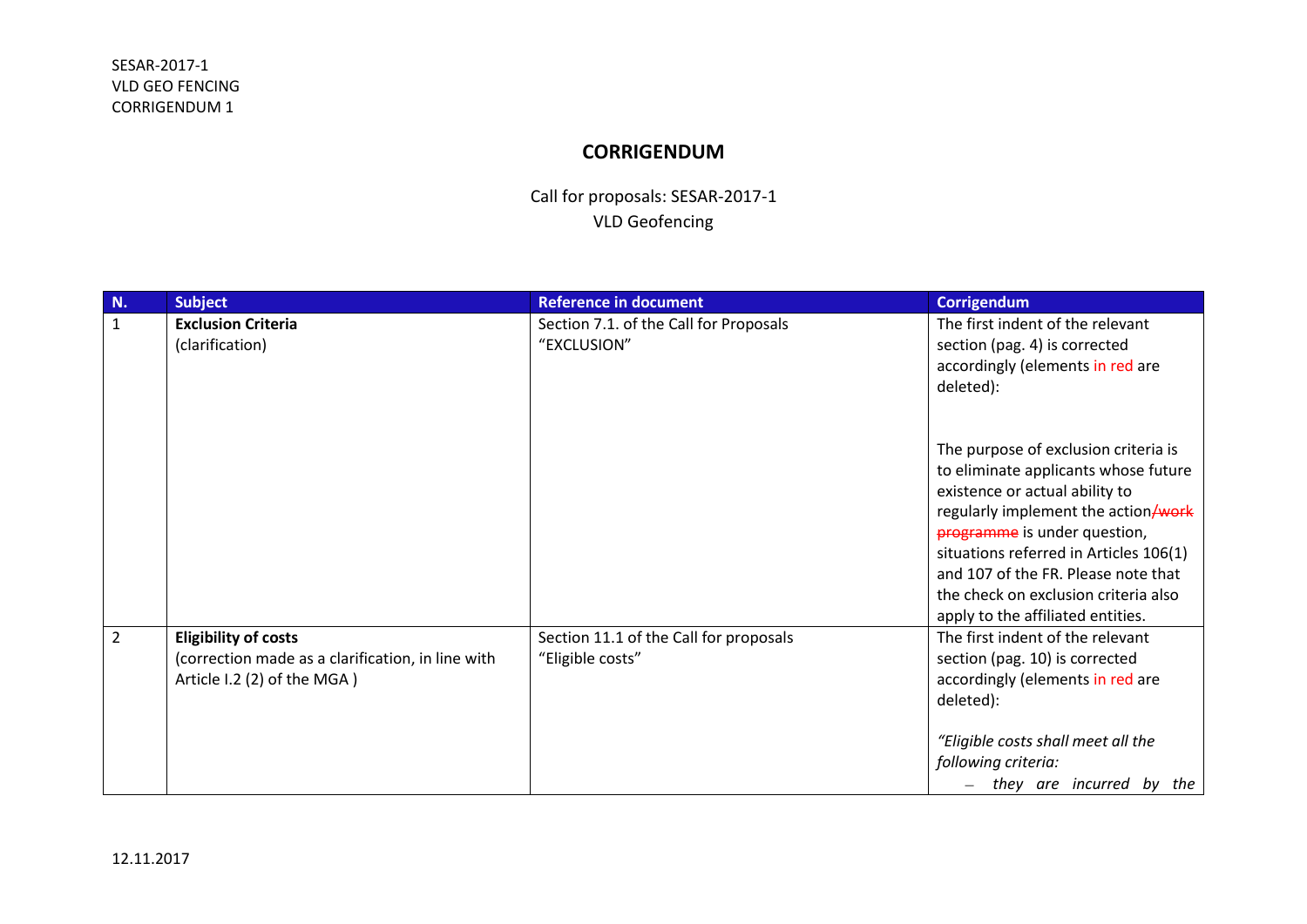|  | beneficiary.                                             |
|--|----------------------------------------------------------|
|  | they are incurred during the<br>$\overline{\phantom{0}}$ |
|  | duration of the action <b>[the</b>                       |
|  | work programme], with the                                |
|  | exception of costs relating to                           |
|  | final reports and audit                                  |
|  | certificates;                                            |
|  | The<br>period<br>$\circ$<br>οf                           |
|  | eligibility of costs                                     |
|  | will start as specified                                  |
|  | the<br>in<br>grant                                       |
|  | agreement.                                               |
|  | If a beneficiary can<br>$\circ$                          |
|  | demonstrate<br>the                                       |
|  | need to start the                                        |
|  | action before<br>the                                     |
|  | agreement is signed,                                     |
|  | the costs eligibility                                    |
|  | period<br>may<br>start                                   |
|  | before<br>that                                           |
|  | signature. Under no                                      |
|  | circumstances<br>can                                     |
|  | the eligibility period                                   |
|  | start before the date                                    |
|  | of submission of the                                     |
|  | grant application.                                       |
|  | they are indicated in the                                |
|  | estimated budget;                                        |
|  | they are necessary for the                               |
|  | implementation of the action                             |
|  | the work programme which                                 |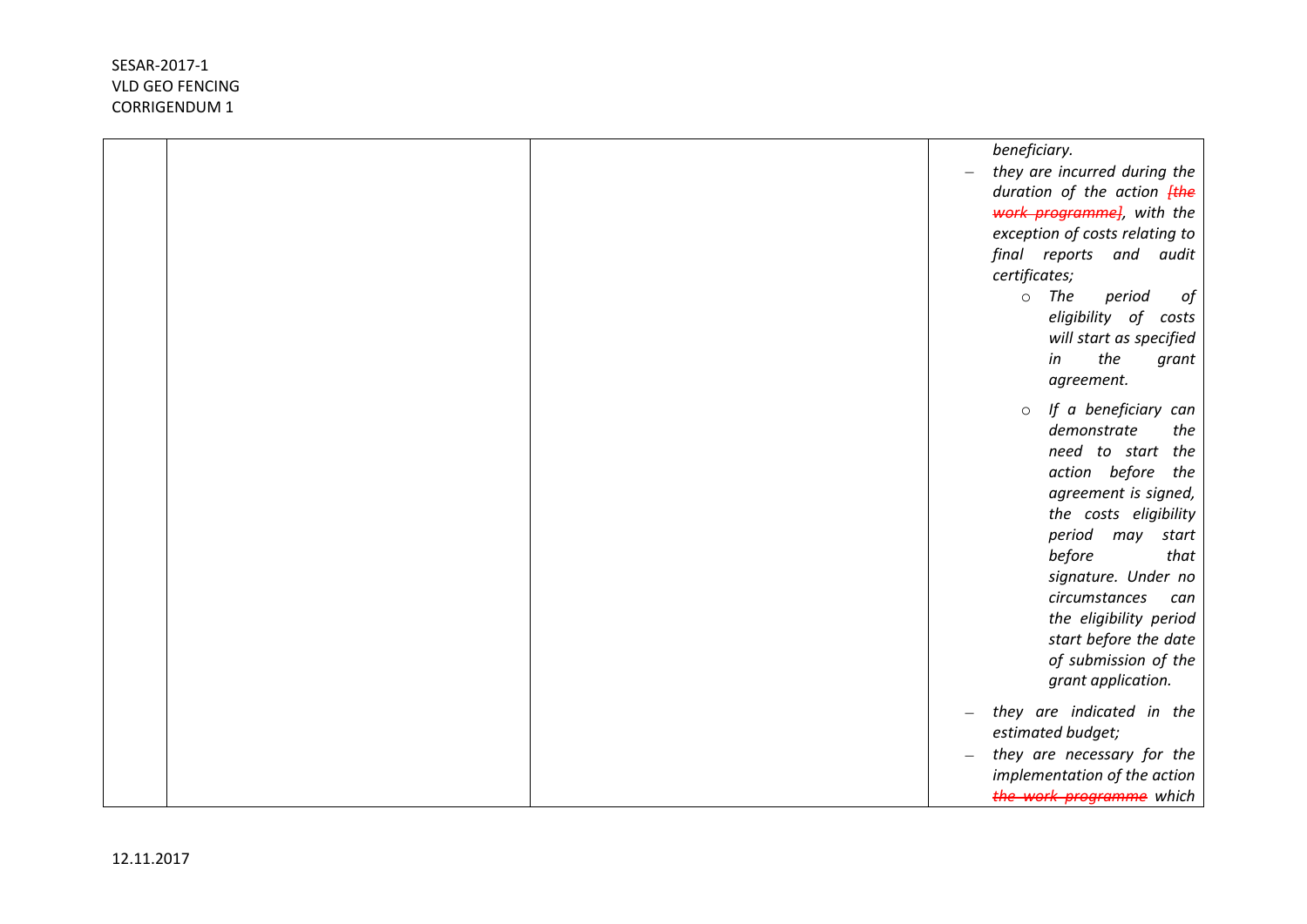|   |                                                                                                                                         |                                                                                     | is the subject of the grant;"                                                                                                                                                                                                                          |
|---|-----------------------------------------------------------------------------------------------------------------------------------------|-------------------------------------------------------------------------------------|--------------------------------------------------------------------------------------------------------------------------------------------------------------------------------------------------------------------------------------------------------|
|   |                                                                                                                                         |                                                                                     | The first indent of the relevant<br>section (pag. 11) is corrected<br>accordingly (elements in red are<br>deleted):                                                                                                                                    |
|   |                                                                                                                                         |                                                                                     | 11.1.1. Eligible direct costs                                                                                                                                                                                                                          |
|   |                                                                                                                                         |                                                                                     | The eligible direct costs for<br>the action are those cost<br>which:                                                                                                                                                                                   |
|   |                                                                                                                                         |                                                                                     | with due regard for the<br>conditions of eligibility set<br>out above, are identifiable as<br>specific costs directly linked<br>to the performance of the<br>action-the work programme<br>and which can therefore be<br>booked to it directly, such as |
|   |                                                                                                                                         |                                                                                     | Other elements of the same section<br>remain unchanged.                                                                                                                                                                                                |
| 3 | <b>Submission requirements</b><br>(correction of inconsistency of the text with the<br>provisions above related to submission deadline) | Section 14 of the Call for proposals<br>"PROCEDURE FOR THE SUBMISSION OF PROPOSALS" | The last indent of the relevant<br>section (pag. 20) is corrected<br>accordingly (elements in red are<br>Deleted and elements in blue are<br>added):<br>"Applications sent by fax or e-mail                                                            |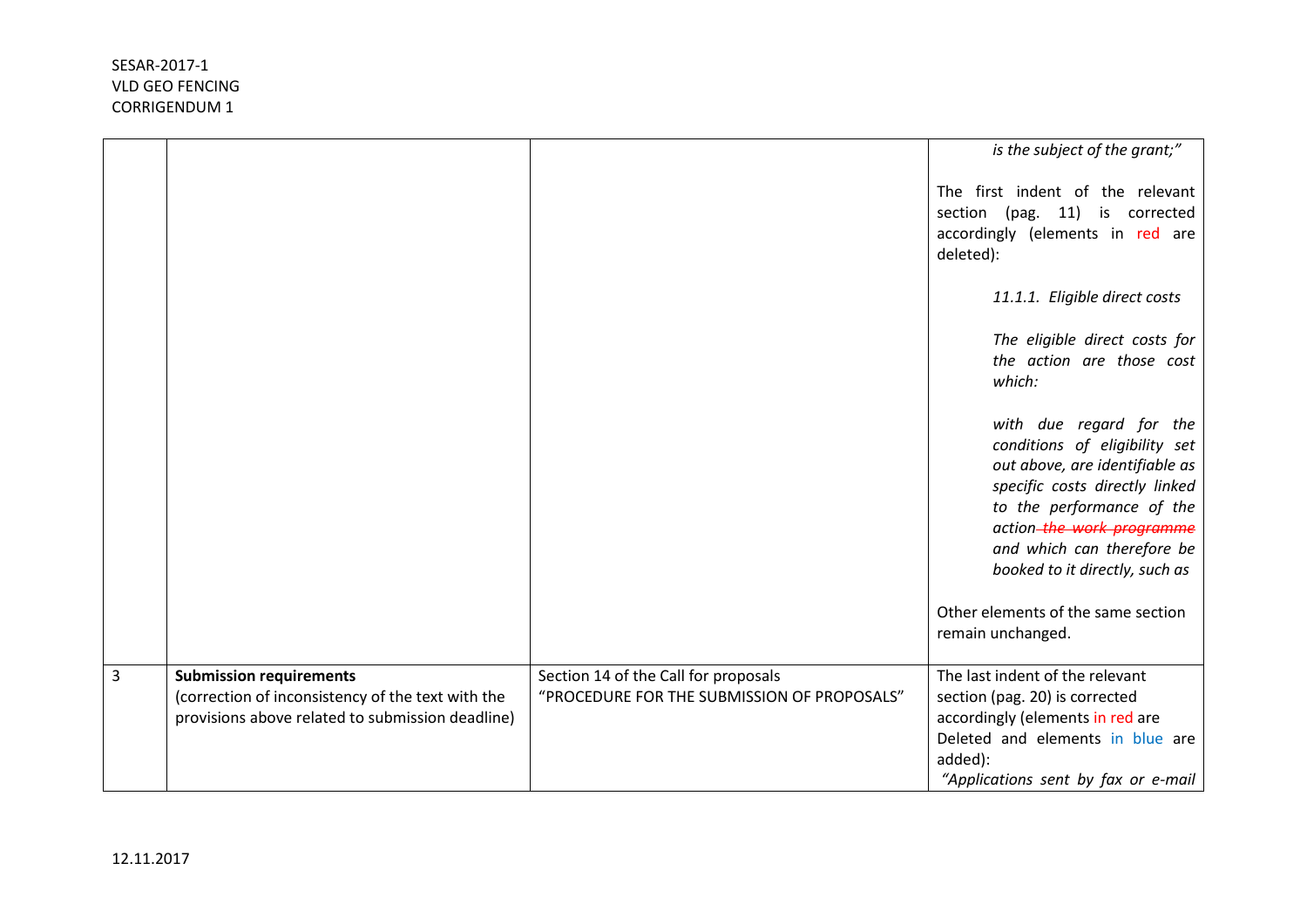|   |                                                                            |                                                                                     | will not be accepted.                                                                                                                                                                                                                                                                                                                                                                                              |
|---|----------------------------------------------------------------------------|-------------------------------------------------------------------------------------|--------------------------------------------------------------------------------------------------------------------------------------------------------------------------------------------------------------------------------------------------------------------------------------------------------------------------------------------------------------------------------------------------------------------|
|   |                                                                            |                                                                                     | The applicants are strongly advised<br>to use the delivery service offering<br>tracking option of the sent items.<br>Any proposal received by submitted<br>to the SJU after the deadline, even<br>when sent before the deadline but<br>received by the SJU after the<br>deadline, will not be examined and<br>returned unopened to the applicant."                                                                 |
|   |                                                                            |                                                                                     | Other elements of the same section<br>remain unchanged.                                                                                                                                                                                                                                                                                                                                                            |
| 4 | <b>Submission requirements</b><br>(clarification of submission modalities) | Section 14 of the Call for proposals<br>"PROCEDURE FOR THE SUBMISSION OF PROPOSALS" | The last indent of the relevant<br>section (pag. 20) is corrected<br>accordingly (elements in blue are<br>added):<br>"When submitting their applications,<br>applicants are strongly encouraged<br>to send an email (without any<br>attachment) to the following<br>functional mailbox: info-<br>call@sesarju.eu, informing the SJU of<br>the name/title of their proposal and<br>confirmation of its submission." |
| 5 | NEW!!                                                                      | Section 3 of Call for Proposals                                                     | Deadline for submitting applications:                                                                                                                                                                                                                                                                                                                                                                              |
|   | Deadline for submission of proposals                                       | "TIMETABLE"                                                                         | 45 22 November 2017 at 11.30 am                                                                                                                                                                                                                                                                                                                                                                                    |
|   | (extension of the deadline)                                                |                                                                                     | (Brussels time)                                                                                                                                                                                                                                                                                                                                                                                                    |